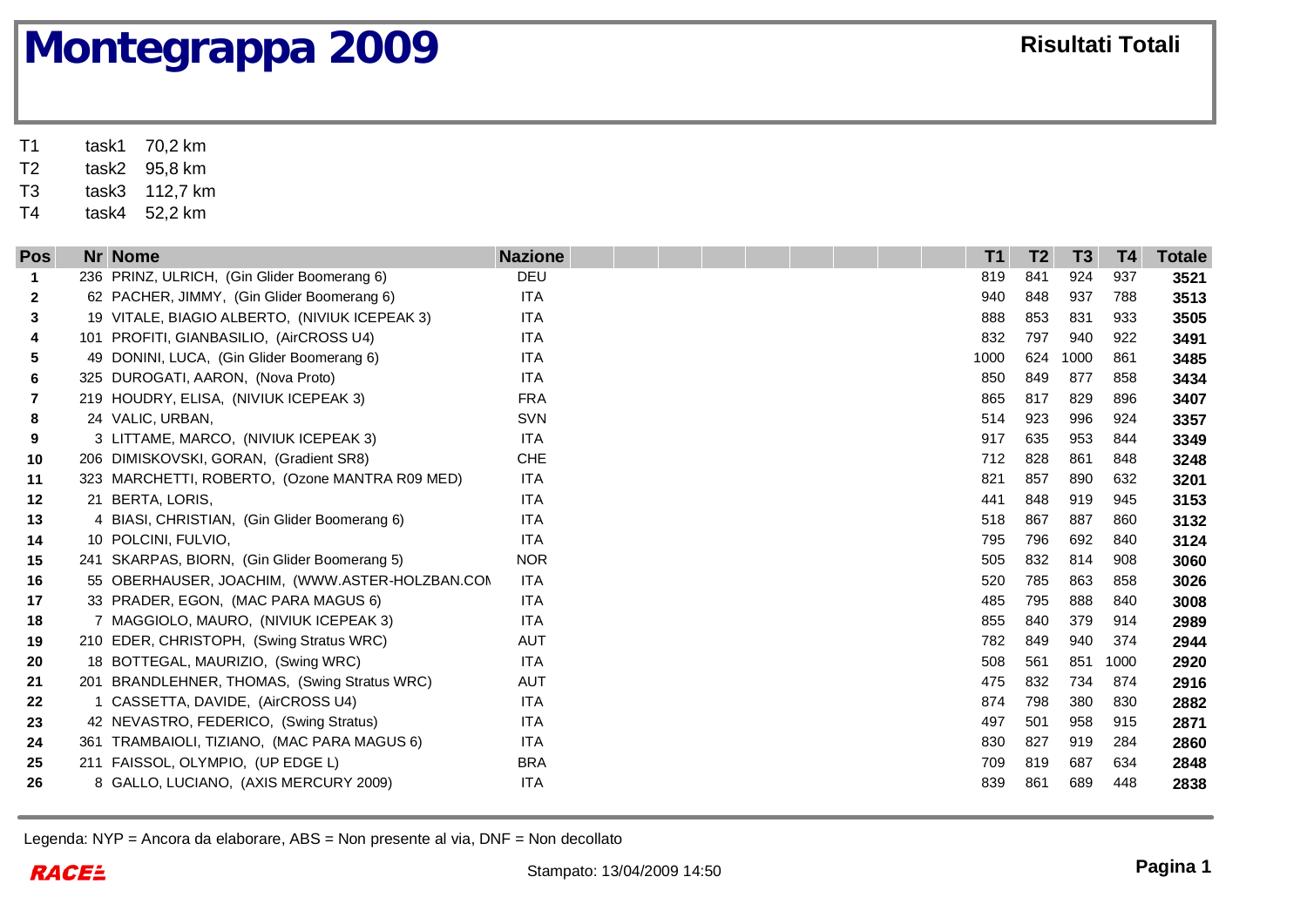| <b>Pos</b> | <b>Nr Nome</b>                                  | <b>Nazione</b> | T <sub>1</sub> | T <sub>2</sub> | T <sub>3</sub> | <b>T4</b> | <b>Totale</b> |
|------------|-------------------------------------------------|----------------|----------------|----------------|----------------|-----------|---------------|
| 27         | 29 HALLER, FLORIAN, (MAC PARA MAGUS 6)          | <b>ITA</b>     | 704            | 557            | 675            | 861       | 2796          |
| 28         | 26 MARINUZZO, FRANCO, (AXIS MERCURY)            | <b>ITA</b>     | 713            | 362            | 846            | 840       | 2762          |
| 29         | 727 GRANDI, MANUEL, (NIVIUK PEAK)               | <b>ITA</b>     | 782            | 760            | 858            | 355       | 2755          |
| 30         | 59 ZAMMARCHI, PAOLO, (Gin Glider Boomerang)     | <b>ITA</b>     | 519            | 854            | 879            | 494       | 2747          |
| 31         | 242 SINDELKA, STEFAN, (NIVIUK ICEPEAK 3)        | <b>AUT</b>     | 880            | 760            | 186            | 854       | 2679          |
| 32         | 218 HAYMAN, MARK, (Ozone MANTRA R09)            | <b>GBR</b>     | 863            | 819            | 223            | 680       | 2586          |
| 33         | 204 BURKHARD, MARTENS, (Gin Glider Boomerang 5) | DEU            | 779            | 406            | 811            | 591       | 2586          |
| 34         | 202 BRANDNER, JOSEF,                            | <b>AUT</b>     | 736            | 619            | 382            | 839       | 2576          |
| 35         | 14 TRIESTE, VITTORIO,                           | <b>ITA</b>     | <b>ABS</b>     | 817            | 862            | 867       | 2546          |
| 36         | 215 GRUBER, STEPHAN, (UP EDGE)                  | <b>AUT</b>     | 478            | 834            | 312            | 880       | 2504          |
| 37         | 213 GORG, KONRAD, (AirCROSS U4)                 | DEU            | 445            | 431            | 681            | 918       | 2475          |
| 38         | 224 KUMOREK, PAWEL, (UP EDGE)                   | POL            | 770            | 721            | 267            | 704       | 2462          |
| 39         | 217 GUNTER, KLAUS, (Gin Glider Boomerang 6)     | DEU            | 824            | 498            | 493            | 602       | 2417          |
| 40         | 39 GEBHARD, PETER, (Nova TRITON X235)           | <b>ITA</b>     | 835            | 824            | 689            | 69        | 2416          |
| 41         | 25 LICINI, DAVIDE, (NIVIUK ICEPEAK 3)           | <b>ITA</b>     | 331            | 488            | 663            | 894       | 2377          |
| 42         | 209 DURKOVIC, DUSAN, (Nova TRITON X)            | <b>SVN</b>     | 479            | 484            | 580            | 800       | 2343          |
| 43         | 123 LEONARDI, ALESSANDRO, (NIVIUK PEAK)         | <b>ITA</b>     | 690            | 487            | 493            | 633       | 2303          |
| 44         | 800 ZANOCCO, DAMIANO, (NIVIUK PEAK)             | <b>ITA</b>     | 726            | 405            | 671            | 412       | 2213          |
| 45         | 56 PENNATI, MIGUEL, (Gin Glider Boomerang 6)    | <b>ITA</b>     | 708            | 482            | 125            | 892       | 2207          |
| 46         | 66 NADALI, LORENZO, (Gin Glider Boomerang 6)    | <b>ITA</b>     | 656            | 821            | 366            | 299       | 2141          |
| 47         | 77 DARRA, GIORGIO, (Gradient AVAX)              | <b>ITA</b>     | 88             | 576            | 812            | 663       | 2139          |
| 48         | 222 KIERDORF, JENS, (Swing Stratus WRC PROTO)   | DEU            | 775            | 544            | 381            | 418       | 2118          |
| 49         | 36 CASTAGNA, ALBERTO, (Gin Glider Boomerang 6)  | <b>ITA</b>     | 201            | 825            | 219            | 839       | 2084          |
| 50         | 157 CARDONA, DAVIDE, (MAC PARA MAGUS)           | <b>ITA</b>     | 130            | 564            | 872            | 474       | 2041          |
| 51         | 30 MAINA, MAURIZIO, (NIVIUK ICEPEAK)            | <b>ITA</b>     | 359            | 400            | 381            | 881       | 2021          |
| 52         | 121 LICINI, CAROLL, (Swing WRC)                 | <b>ITA</b>     | 605            | 491            | 310            | 594       | 2000          |
| 53         | 34 MIORI, ITALO, (Gin Glider Boomerang 5)       | <b>ITA</b>     | 409            | 820            | 310            | 458       | 1997          |
| 54         | 131 PAGNONI, LUCIANO, (Swing Stratus WRC)       | <b>ITA</b>     | 667            | 152            | 700            | 460       | 1979          |
| 55         | 234 PINO, LARRY, (Ozone MANTRA R09)             | <b>ESP</b>     | 721            | 783            | 56             | 411       | 1972          |
| 56         | 128 GOLFARI, ANTONIO, (Gin Glider Boomerang)    | <b>ITA</b>     | 609            | 391            | 309            | 650       | 1960          |
| 57         | 125 FUZOWSKI, JANUSZ, (NIVIUK ICEPEAK 3)        | <b>POL</b>     | 502            | 456            | 131            | 839       | 1928          |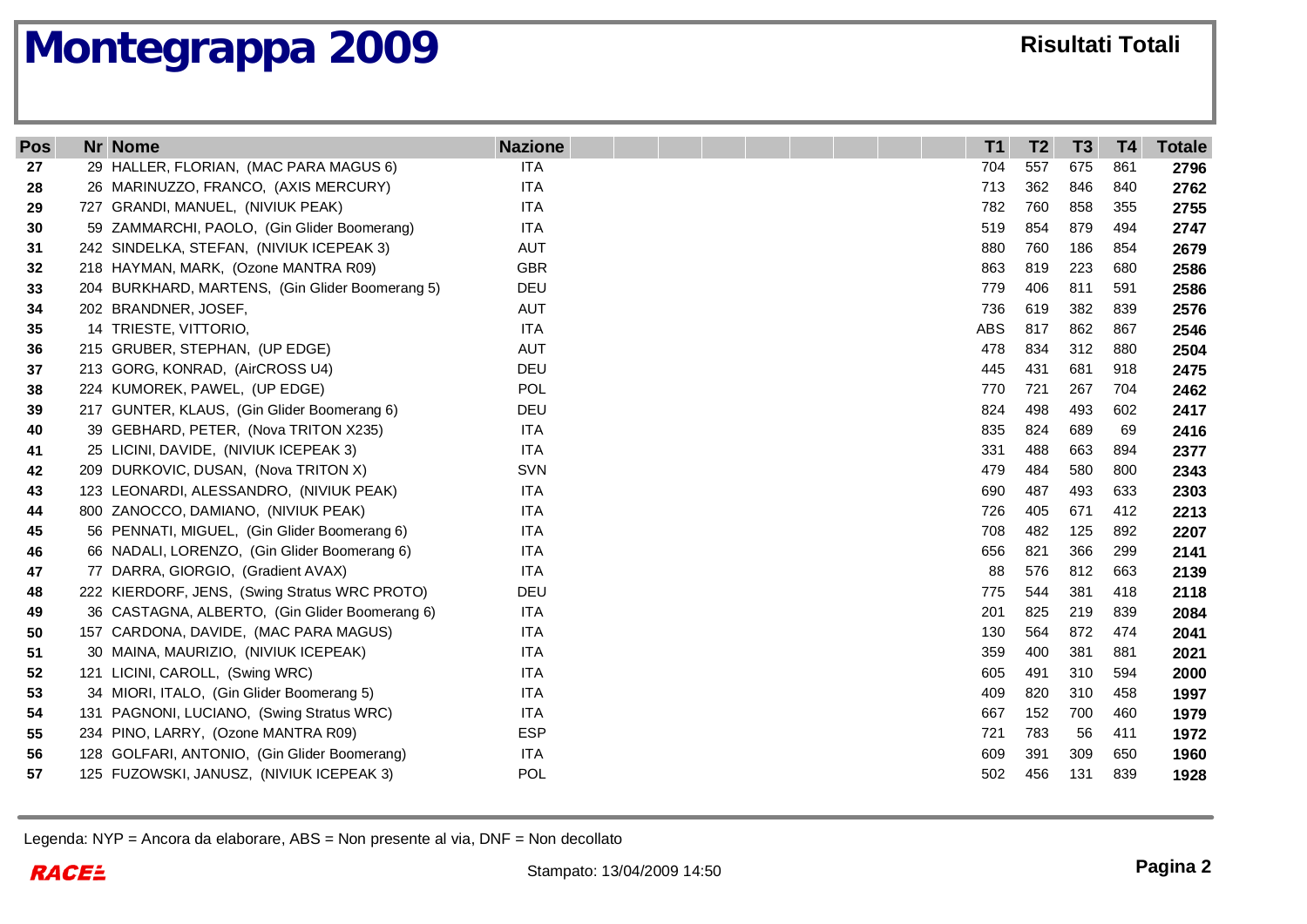| <b>Pos</b> | <b>Nr Nome</b>                                      | <b>Nazione</b> | T <sub>1</sub> | T <sub>2</sub> | T <sub>3</sub> | T <sub>4</sub> | <b>Totale</b> |
|------------|-----------------------------------------------------|----------------|----------------|----------------|----------------|----------------|---------------|
| 58         | 641 SCANAGATTA, ROSANNA,                            | <b>ITA</b>     | 305            | 484            | 647            | 487            | 1923          |
| 59         | 142 BOCHET, SEBASTIEN, (UP EDGE)                    | <b>FRA</b>     | 569            | 492            | 392            | 452            | 1905          |
| 60         | 90 MAZZI, LUCIO, (AXIS MERCURY)                     | <b>ITA</b>     | 703            | 395            | 81             | 711            | 1889          |
| 61         | 237 SCHUSTERITSCH, SIEGFRIED, (Ozone MANTRA R09)    | <b>AUT</b>     | 615            | 520            | 148            | 597            | 1881          |
| 62         | 712 FRAIZZOLI, LUCA, (NIVIUK PEAK)                  | <b>ITA</b>     | 154            | 406            | 898            | 412            | 1871          |
| 63         | 203 BRAUN, REINER, (SKYWALK POISON 2)               | DEU            | 695            | 449            | 123            | 600            | 1867          |
| 64         | 543 PASQUALI, FABIO, (NIVIUK PEAK)                  | <b>ITA</b>     | 694            | 546            | 171            | 454            | 1864          |
| 65         | 247 WEGMANN, HEINZ, (NIVIUK ICEPEAK XP)             | DEU            | 618            | 151            | 487            | 597            | 1853          |
| 66         | 48 ACCORNERO, MATTEO, (NIVIUK ICEPEAK XP)           | <b>ITA</b>     | 309            | 402            | 668            | 449            | 1828          |
| 67         | 221 KACZYNSKI, SLAWOMIR, (UP EDGE)                  | <b>POL</b>     | 325            | 517            | 576            | 408            | 1827          |
| 68         | 22 CRESTANI, GIANFRANCO, (AXIS MERCURY)             | <b>ITA</b>     | 504            | 547            | 402            | 353            | 1806          |
| 69         | 229 MEYER, STEPHAN, (NIVIUK ICEPEAK XP)             | DEU            | 609            | 284            | 255            | 655            | 1803          |
| 70         | 72 TONIN, MORENO, (NIVIUK PEAK)                     | <b>ITA</b>     | 106            | 702            | 282            | 689            | 1778          |
| 71         | 41 VOLTAN, ALESSIO, (AXIS MERCURY)                  | <b>ITA</b>     | 326            | 389            | 590            | 458            | 1762          |
| 72         | 260 PHILIPPE, JEAN-PIERRE, (Gin Glider Boomerang 5) | DEU            | 700            | 651            | 0              | 403            | 1754          |
| 73         | 310 VERONESI, LUCA, (NIVIUK PEAK)                   | <b>ITA</b>     | 482            | 495            | 342            | 433            | 1751          |
| 74         | 44 TAGLIARO, CARLO, (MAC PARA MAGUS)                | <b>ITA</b>     | 696            | 30             | 309            | 711            | 1745          |
| 75         | 360 ORLIK, MARTIN, (AXIS MERCURY 2009)              | CZE            | 437            | 536            | 300            | 471            | 1744          |
| 76         | 252 ZYDEK, SLAWOMIR, (UP TARGA 3)                   | <b>POL</b>     | 446            | 479            | 385            | 428            | 1739          |
| 77         | 102 FUZZI, ALESSANDRO, (AXIS MERCURY)               | <b>ITA</b>     | 457            | 771            | 165            | 322            | 1715          |
| 78         | 777 MARINO, FABIO, (NIVIUK PEAK)                    | <b>ITA</b>     | 311            | 518            | 264            | 605            | 1698          |
| 79         | 45 COMANDINI, PAOLO,                                | <b>ITA</b>     | 448            | 490            | 312            | 430            | 1680          |
| 80         | 220 IDE, THOMAS, (Nova TRITON)                      | DEU            | 427            | 227            | 689            | 336            | 1679          |
| 81         | 311 DRABIK, GRZEGORZ, (Gradient AVAX XC 2)          | POL            | 619            | 481            | 168            | 390            | 1657          |
| 82         | 207 DOLEZAL, ADAM, (Gradient AVAX XC 2)             | <b>CZE</b>     | 232            | 399            | 597            | 415            | 1643          |
| 83         | 89 GHIROLDI, PRIMO, (NIVIUK PEAK)                   | <b>ITA</b>     | 616            | 527            | 44             | 435            | 1621          |
| 84         | 64 MARTINELLI, FULVIO, (MAC PARA MAGUS 6)           | <b>ITA</b>     | 453            | 483            | 303            | 382            | 1621          |
| 85         | 216 GRUZLEWSKA-LOSIK, KATARZYNA, (AXIS MERCURY)     | <b>POL</b>     | 148            | 520            | 303            | 639            | 1610          |
| 86         | 711 CHIAMENTI, ADRIANO, (Swing Stratus 7)           | <b>ITA</b>     | 303            | 359            | 599            | 326            | 1587          |
| 87         | 992 FORTINI, RENATO, (NIVIUK XP)                    | <b>ITA</b>     | 326            | 469            | 155            | 596            | 1545          |
| 88         | 107 ZABOT, RUDI, (Swing Stratus 7)                  | <b>ITA</b>     | 421            | 500            | 97             | 443            | 1462          |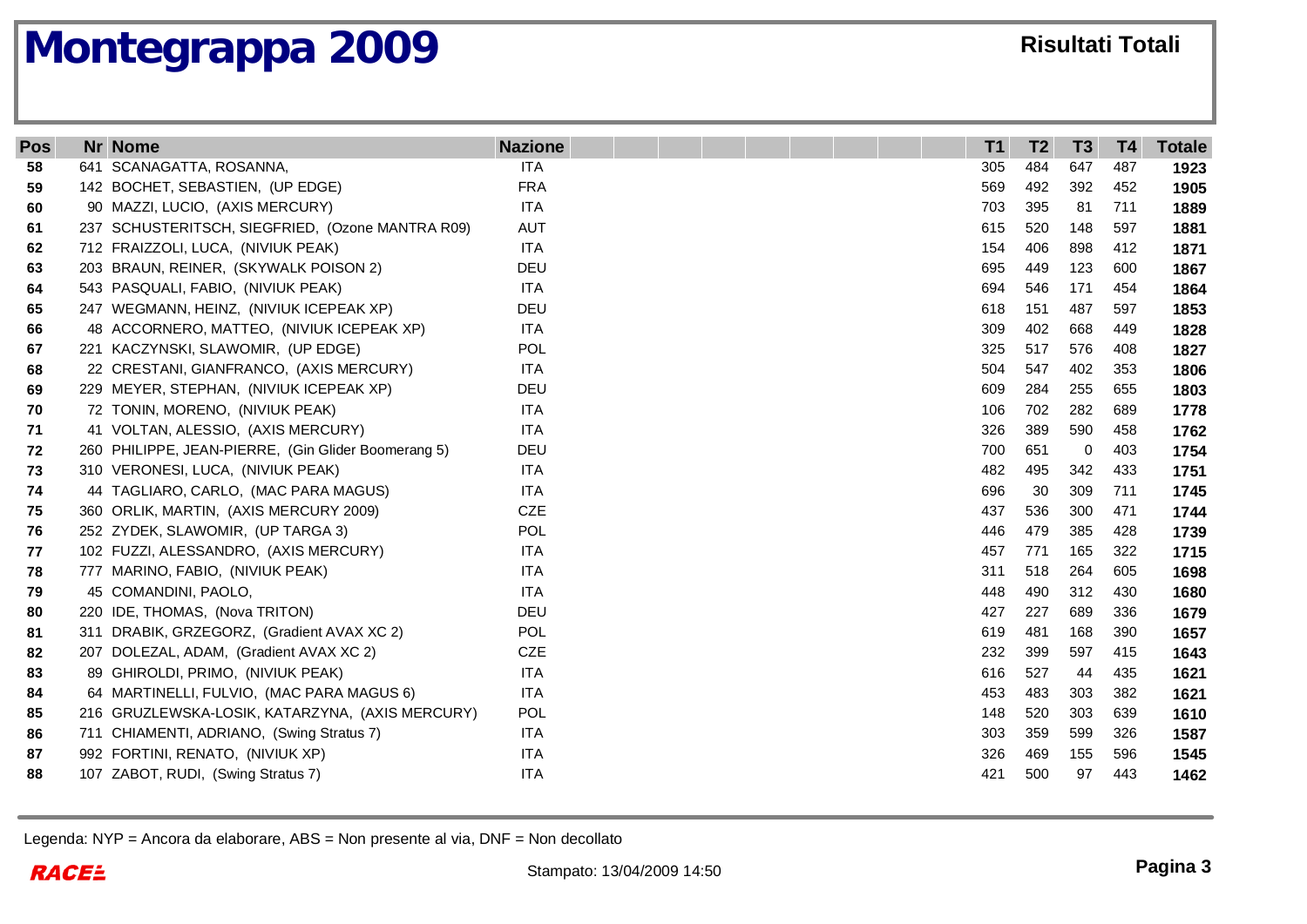| Pos | <b>Nr Nome</b>                                  | <b>Nazione</b> | T <sub>1</sub> | T <sub>2</sub> | T <sub>3</sub> | <b>T4</b> | <b>Totale</b> |
|-----|-------------------------------------------------|----------------|----------------|----------------|----------------|-----------|---------------|
| 89  | 110 FEDELE, NICOLE, (NIVIUK PEAK 23)            | <b>ITA</b>     | 192            | 525            | 139            | 600       | 1455          |
| 90  | 205 COCONEA, TOMA, (UP EDGE)                    | <b>ROM</b>     | 107            | 319            | 445            | 579       | 1450          |
| 91  | 31 LUSETTI, CORRADO, (Gin Glider Boomerang 6)   | <b>ITA</b>     | 131            | 392            | 308            | 617       | 1449          |
| 92  | 231 NERO, DASCHNER, (Gin Glider Boomerang 5)    | <b>DEU</b>     | <b>ABS</b>     | 496            | 494            | 451       | 1441          |
| 93  | 16 PATRUCCO, PIERANDREA, (AXIS MERCURY)         | <b>ITA</b>     | 188            | 450            | 403            | 361       | 1403          |
| 94  | 384 GRANDI, LUIGI, (NIVIUK PEAK)                | <b>ITA</b>     | 638            | 453            | 300            | ABS       | 1392          |
| 95  | 27 CENTA, IVAN,                                 | <b>ITA</b>     | 34             | 390            | 50             | 918       | 1392          |
| 96  | 227 MARTIN ELVIRA, ALFREDO, (Nova TRITON)       | <b>ESP</b>     | 310            | 309            | 457            | 306       | 1383          |
| 97  | 32 DOSSI, ERMANNO, (Gin Glider Boomerang 5)     | <b>ITA</b>     | 412            | 221            | 445            | 305       | 1383          |
| 98  | 37 MARINI, MIRCO, (Ozone MANTRA R07)            | <b>ITA</b>     | 466            | 461            | 148            | 302       | 1377          |
| 99  | 91 GAIBA, MICHELE, (Gradient AVAX XC 2)         | <b>ITA</b>     | 308            | 481            | 179            | 406       | 1375          |
| 100 | 228 MARTIN ELVIRA, RAMON, (Nova TRITON)         | <b>ESP</b>     | 142            | 322            | 300            | 599       | 1363          |
| 101 | 58 BARBIERI, SERGIO, (NIVIUK ICEPEAK)           | <b>ITA</b>     | 212            | 464            | 277            | 384       | 1338          |
| 102 | 248 WITKOWSKI, PAWEL, (Advance Omega 7)         | POL            | 697            | 466            | 89             | 69        | 1322          |
| 103 | 240 SENONER, MARTIN, (Nova TYCOON)              | <b>ITA</b>     | 108            | 298            | 262            | 631       | 1299          |
| 104 | 96 CRESTANI, DENIS, (Gradient AVAX RS7)         | <b>ITA</b>     | 308            | 389            | 126            | 471       | 1294          |
| 105 | 38 DI BRINA, GIAMPIERO, (MAC PARA MAGUS)        | ITA            | 500            | 19             | 303            | 458       | 1281          |
| 106 | 46 CALVARESE, SETTIMIO,                         | <b>ITA</b>     | ABS            | <b>ABS</b>     | 997            | 267       | 1263          |
| 107 | 50 PINTOSSI, PIERGIORGIO, (NIVIUK PEAK)         | <b>ITA</b>     | 98             | 481            | -23            | 660       | 1262          |
| 108 | 223 KORNELUK-GUZY, EWA, (SOL TORCK)             | <b>DEU</b>     | 454            | 339            | 94             | 367       | 1254          |
| 109 | 249 WOJCIECHOWSKI, WALTER, (Windtech COMBAT FR) | <b>POL</b>     | 369            | 497            | 305            | 69        | 1240          |
| 110 | 253 PIVI, ROBERTO, (Gin Glider Boomerang 6)     | <b>ITA</b>     | 658            | 498            | <b>DNF</b>     | 71        | 1226          |
| 111 | 47 MARINI, MAURO, (MAC PARA MAGUS6)             | <b>ITA</b>     | 228            | 216            | 296            | 427       | 1168          |
| 112 | 225 LOSIK, ARTUR, (AXIS VENUS)                  | POL            | 308            | 232            | 228            | 374       | 1141          |
| 113 | 112 PERSELLO, ARDUINO, (UP EDGE SM)             | <b>ITA</b>     | 337            | 156            | 264            | 326       | 1083          |
| 114 | 230 MILLER, MIKE, (AXIS VEGA II)                | <b>GBR</b>     | 289            | 379            | 342            | 71        | 1080          |
| 115 | 174 COSIMETTI, ROBERTO, (NIVIUK PEAK)           | <b>ITA</b>     | <b>ABS</b>     | 480            | 283            | 312       | 1076          |
| 116 | 767 CRISTOFORETTI, MIRCO, (SKYWALK POISON 2)    | <b>ITA</b>     | 468            | 451            | 56             | 69        | 1043          |
| 117 | 244 TRIGG, MARK, (Gradient AVAX XC 2)           | <b>GBR</b>     | 189            | 336            | 44             | 453       | 1023          |
| 118 | 124 SIMION, ERNESTO, (AXIS MERCURY)             | <b>ITA</b>     | <b>ABS</b>     | 99             | 307            | 591       | 998           |
| 119 | 720 CRISTOFORETTI, SAMUEL, (SKYWALK POISON 2)   | <b>ITA</b>     | 131            | 294            | 89             | 363       | 876           |